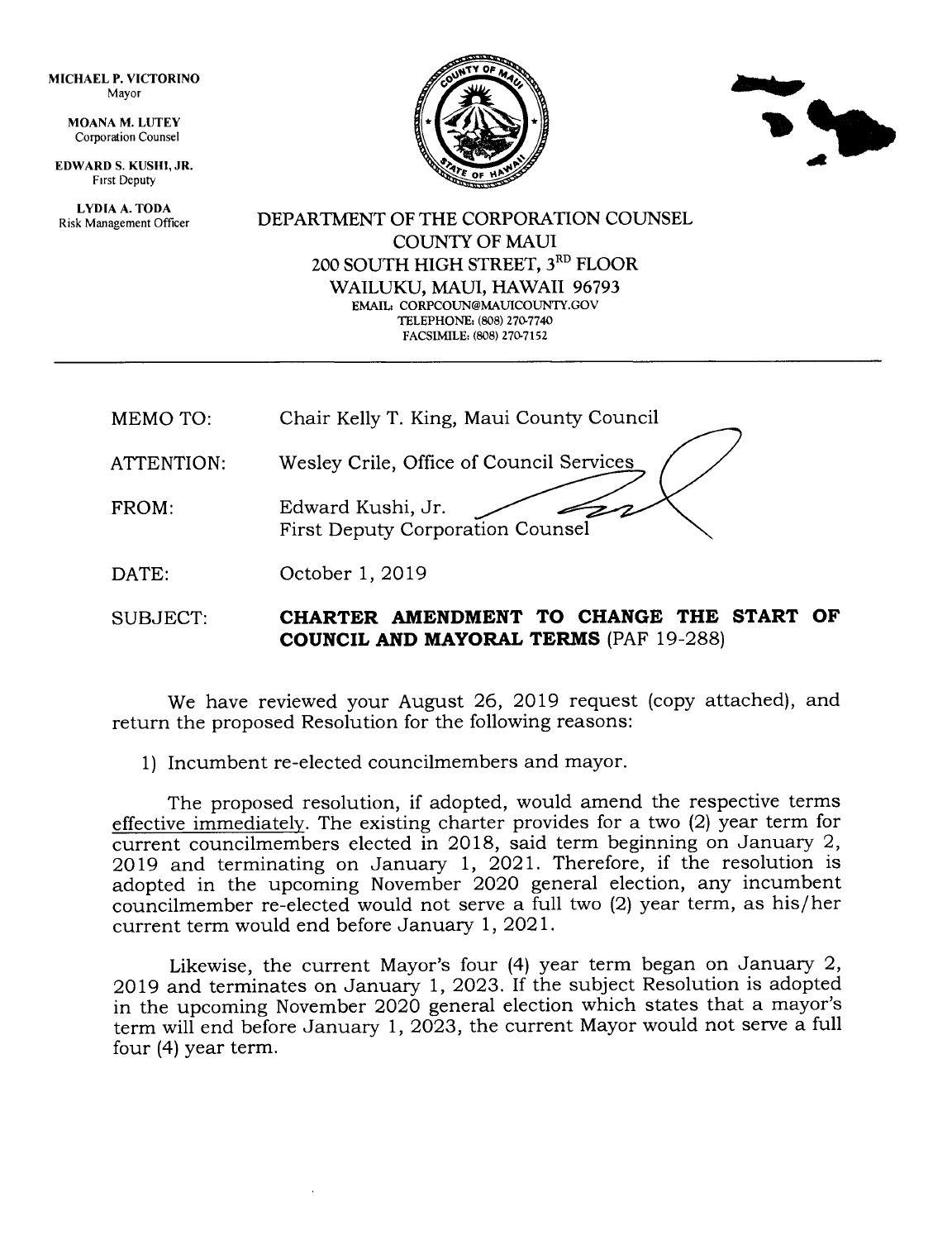Kelly T. King, Chair Maui County Council October l,2Ol9 Page 2

Both current charter provisions state that no councilmember will serve more than five consecutive full terms in office, and no mayor shall serye more than two consecutive fuIl terms in office.

The unlikely or un-intended consequences of the proposed charter amendments may result in an incumbent re-elected councilmember or mayor not being able to serye out a full two (21 or four (4) year term, thereby breaking the prohibition of serving the five (5) or two (2) consecutive terms, which then would allow such councilmember or mayor being able to serve another five (5) or two (2) consecutive terms.

Based on the above, we advise to review and adjust the timing or effective date(s) when such amendments would take effect.

2l Certification of election results.

It is my understanding that the County Clerk's office certifies the results of all elections, and that such certification procedures are pursuant to State laws, rules and regulations. It is further my understanding that such certification procedures usually take some time, subsequent to the election, and that any protest or appeal may further delay the official certification.

Based on the above, it is herein suggested that the County Clerk be consulted and that confirmation be obtained whether any such certification can reasonably occur before the new, proposed beginning term of the first Monday in December.

APPROVED FOR TRANSMITTAL:

M. LUTEY Corporation Counsel LF2019-1439 PAF 19-288 2019-10-01 Memo to Chair King

Attachment

cc: Josiah K. Nishita, County Clerk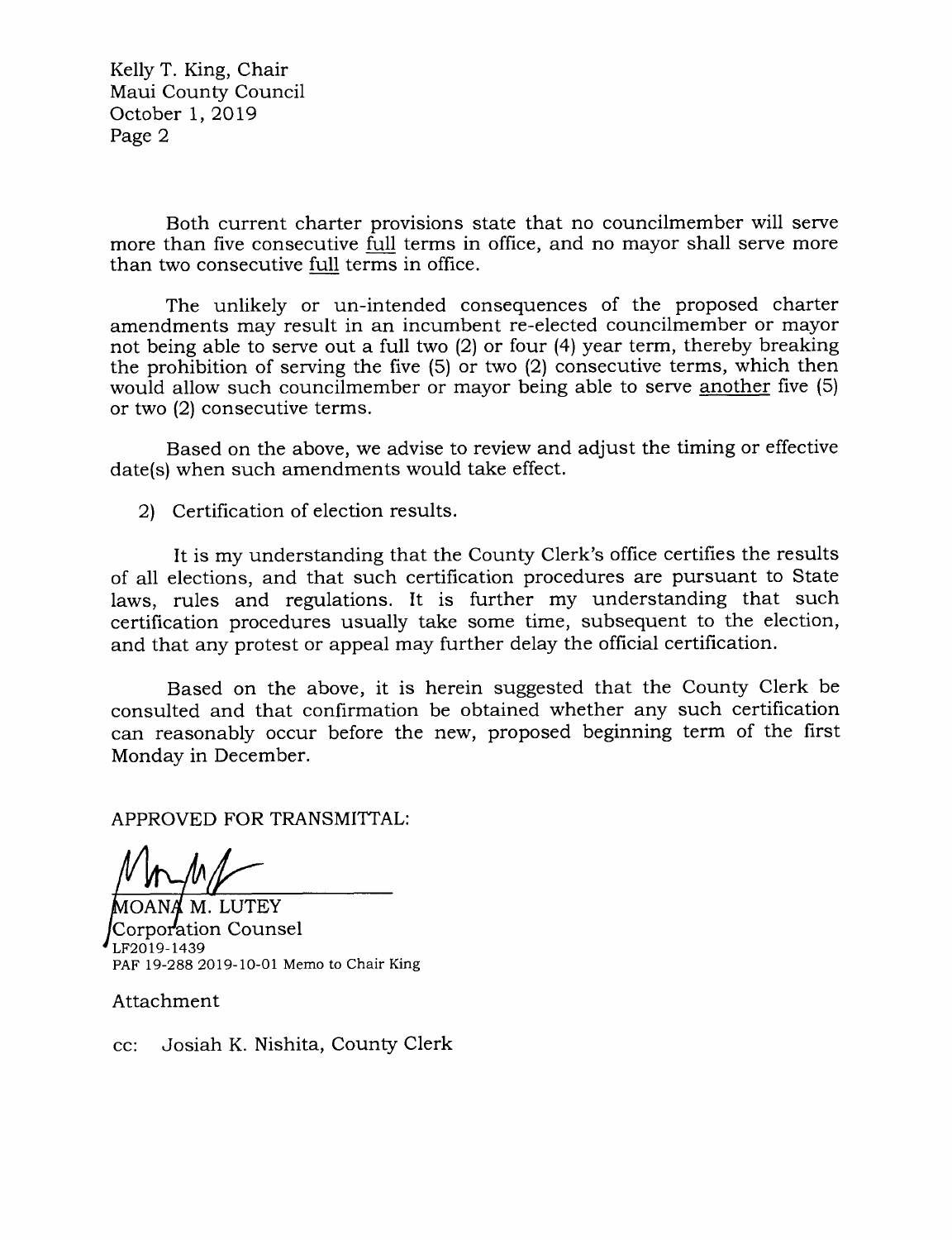## REQUEST FOR LEGAL SERVICES

| D a t e: |  | <b>August 26, 2019</b> |  |
|----------|--|------------------------|--|
|          |  |                        |  |

# **RECEIVED**

By Dept of the Corporation Counsel at 7:45 am, Aug 29, 2019

From: Kelly T. King, Council Chair

TRANSMITTAL Memo to: DEPARTMENT OF THE CORPORATION COUNSEL<br>Attention: Edward S. Kushi, Jr., Esq.

### Subject: CHARTER AMENDMENT TO CHANGE THE START OF COUNCIL AND MAYORAL

**TERMS** (PAF 19-288)

Background Data: Please review and, if appropriate, approve as to form and legality the attached proposed resolution.

Work Requested: [X] FOR APPROVAL AS TO FORM AND LEGALITY

I I OTHER:

| Requestor's signature                  | Contact Person                              |
|----------------------------------------|---------------------------------------------|
| <u>A X X in</u><br>me<br>Kelly T. King | Wesley Crile<br>(Telephone Extension: 7663) |

[X] ROUTINE (WITHIN 15 WORKING DAYS) [] RUSH (WITHIN 5 WORKING DAYS)<br>[] PRIORITY (WITHIN 10 WORKING DAYS) [] URGENT (WITHIN 3 WORKING DAYS) [ ] PRIORITY (WITHIN 10 WORKING DAYS)

II SPECIFY DUE DATE (IF IMPOSED BY SPECIFIC CIRCUMSTANCES): REASON:

#### FOR CORPORATION COUNSEL'S RESPONSE

ASSIGNED TO:  $ESK$  Assignment no.  $2019 - 1439$  By:  $1e0$ 

TO REQUESTOR: [] APPROVED [] DISAPPROVED [] OTHER (SEE COMMENTS BELOW) <sup>I</sup>] RETURNING--PLEASE EXPAND AND PROWDE DETAILS REGARDING ITDMS AS NOTED

COMMENTS (NOTE - THIS SECTION NOT TO BE USED FOR LEGAL ADWCE):

DEPARTMENT OF THE CORPORATION COUNSEL

Date

 $B$ u $\qquad$ 

(Reu. 7/03)

paf:wac:19-288b

Attachment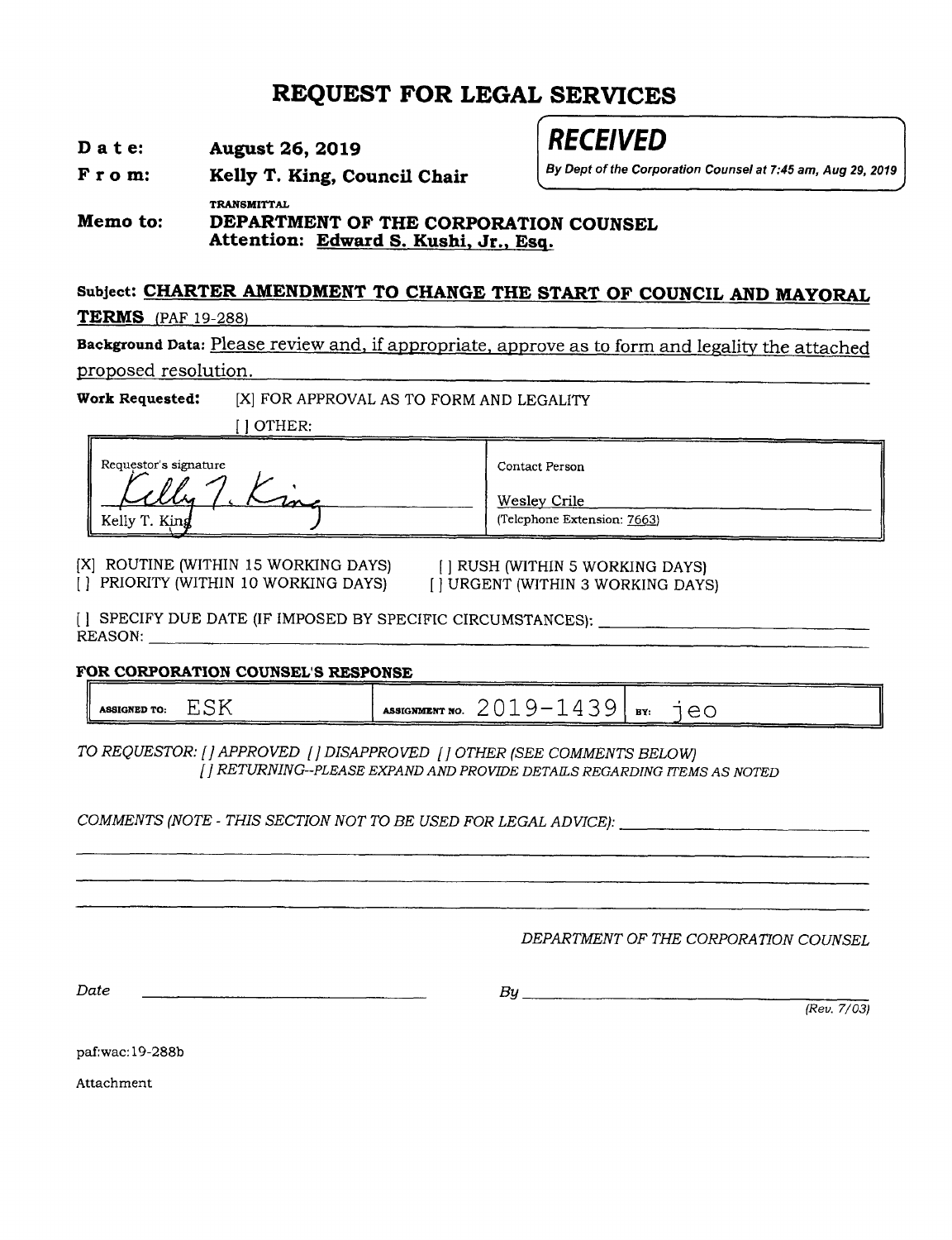# Resolution

No.

PROPOSING AN AMENDMENT TO THE REVISED CHARTER OF THE COUNTY OF MAUI (1983), AS AMENDED, RELATING TO THE START OF COUNCIL AND MAYORAL TERMS

BE IT RESOLVED by the Council of the County of Maui:

1. That, pursuant to Section 14-1(1), Revised Charter of the County of Maui (1983), as amended ("Charter"), it hereby proposes that Charter Section 3-2, "Election of Council and Term of Office," be amended to read as follows:

"5. The term of office of council members shall be for two  $[(2)]$  years, beginning at twelve o'clock meridian on the [second day] first Monday of [January] December following their election. No member of the county council shall serve more than five consecutive full terms of office."; and

2. That, pursuant to Charter Section l4-l(1), it hereby proposes that Charter Section 3-5, "Procedure; Meetings; Rules and Journal; Voting," be amended to read as follows:

"1. The council shall meet in the council room at the county building for its organization at two o'clock p.m. on the **[second**] day] first Monday of [January] December following its election, [or on the following Monday if the second day be a Saturday or Sunday,l at which time it shall elect one of its members as chair and presiding officer of the council. Until such time as the chair shall be elected, the mayor shall preside at such meeting, provided that the mayor shall not have a vote. The council shall also elect a vice-chair who shall act as the presiding officer in the event of the chair's absence or disability. The council shall appoint a presiding officer pro tempore from its own members in the event of the absence or disability of both the chair and vice-chair."; and

3. That, pursuant to Charter Section 14-1(1), it hereby proposes that Charter Section 7-2, "Election of Mayor and Term of Office," be amended to read as follows: